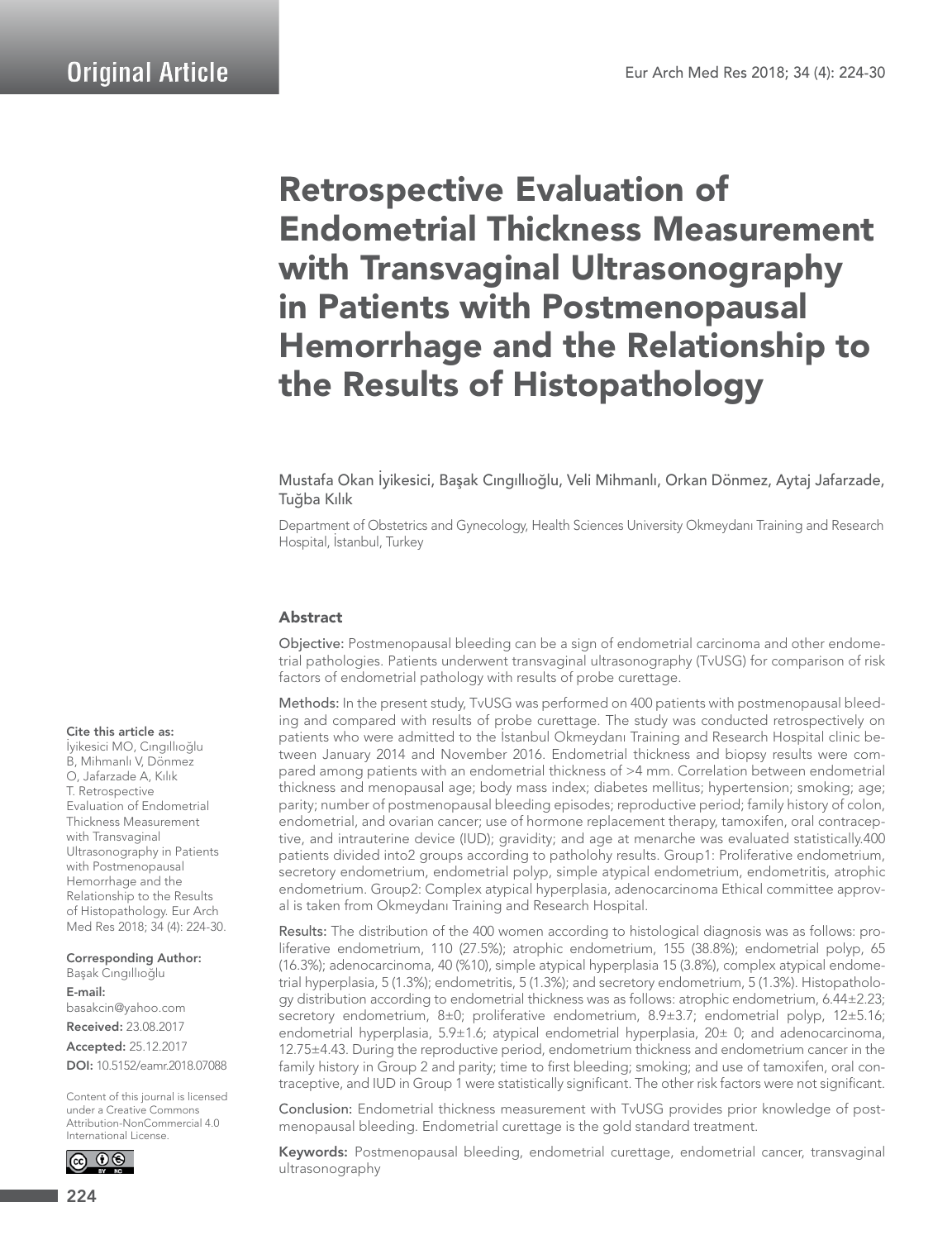# INTRODUCTION

Postmenopausal hemorrhage is a bleeding attack developing after discontinuation of menstrual periods for 1 year (1). Postmenopausal hemorrhage is important because it constitutes 5% of outpatient admissions, and it may be the first sign of endometrial cancer. When considering all postmenopausal women, postmenopausal bleeding is a pathological condition that affects 0.5%-1% of these women every year (2). Although postmenopausal bleeding mostly occurs because of endometrial polyp, leiomyoma, hyperplasia, and atrophic endometrium, it can be the first sign of endometrial carcinoma in 10% of patients. The incidence of endometrial carcinoma was between 3.7% and 17.9% in women with postmenopausal hemorrhage in various studies (3-5). Endometrial biopsy is the most reliable and definite diagnostic method used in patients with postmenopausal bleeding to demonstrate endometrial pathologies (5). However, because it is an invasive method and the cost and rate of complications increase when it is performed under general anesthesia, difficulties occur in it being used as a common screening method. Therefore, ultrasonography is the most preferred technique among alternative diagnostic methods. In recent years, many studies have revealed a relationship between endometrial thickness measured by transvaginal ultrasonography (TvUSG) and endometrial pathologies (6). In this study, we aimed to compare endometrial thickness measured by TvUSG with endometrial biopsy findings in women presenting with postmenopausal hemorrhage.

### **METHODS**

This study was retrospectively performed on 400 patients with postmenopausal bleeding, endometrial thickness of ≥4 mm, and who were admitted to Okmeydanı Training and Research Hospital, Outpatient Clinic of Obstetrics and Gynecology, between January 2014 and November 2016. Patients having amenorrhea for ≥1 year and high FSH levels were considered to be in menopause.

Patients who had been diagnosed with gynecologic cancer and followed up and who had been diagnosed with premature menopause were not included in the study. A detailed anamnesis was obtained from the patients who presented with postmenopausal bleeding. Their ages; gravida; parity; last menstrual date; age of first menstrual period; reproductive period; number of postmenopausal hemorrhagic attacks; systemic and gynecological diseases, such as diabetes, hypertension, and breast cancer; and the presence of colon, ovary, endometrium, and breast cancer in first-degree relatives were investigated. In addition, the patients were questioned about smoking, hormone replacement therapy (HRT), use of tamoxifen and previous use of oral contraceptives (OCC) and intrauterine device (IUD). Their body mass indices (BMI) were calculated by dividing their body weights by their heights in meters squared. TvUSG was performed with ultrasound devices having a 6.5-MHz micro-convex transvaginal probe with high resolution, and any uterine discontinuity, deformation in the endometrial line, absence of the central echodense line, and any structure with different echo and density with and without apparent margins were considered to be abnormal. Endometrial thickness measurement was performed in the longitudinal plane, from the thickest point, and by taking the double wall endometrial thickness, and endometrial sampling was

performed for those with a thickness of ≥4 mm. In our study, the patients were divided into two groups as Group 1 and Group 2 according to the endometrial biopsy results.

In Group 1, patients whose pathological results were reported as proliferative endometrium, secretory endometrium, endometrial polyp, simple endometrium without atypia, endometritis, and atrophic endometrium were included.

In Group 2, patients whose pathological results were reported as complex atypia hyperplasia and adenocarcinoma were included.

#### Statistical Analysis

For statistical analysis, Statistical Package for Social Sciences, version 21.0 (IBM SPSS Corp.; Armonk, NY, USA) for Mac software was used. Descriptive statistics were presented as numbers and percentages for categorical variables and as mean and standard deviation for numerical variables. During binary independent group comparisons for numerical variables, independent t-test was used in the cases with normal distribution and Mann-Whitney U Test was used in cases of non-normal distribution. For the categorical variables, the Chi-square test was used in the fulfillment of specifications for the Chi-square test for comparisons of multiple and binary groups. Statistically, the significance level was evaluated as p<0.05, with a confidence interval of 95%.

#### RESULTS

The age of the 400 patients ranged from 44 to 82 years, with a mean age of 57.56±8.94 years. The mean gravidity of the patients was 3.81±2.69, the mean parity was 2.99±1.99, the mean abortus was 0.60±1.19, and the mean dilatation and curettage (D&C) was 0.25±0.626. Menopausal ages of the patients ranged between 42 and 59 years, and the mean menopausal age was 48.73±3.35 years.

The age of menarche ranged from 10 to 20 years, and the mean age of menarche was 13.25±1.67 years. The mean reproductive duration of the patients was 35.33±3.90. The time to first postmenopausal bleeding attack varied from 1 to 17 years, and the mean duration of postmenopausal vaginal bleeding was 2.81±3.43. The number of postmenopausal bleeding attacks ranged from 1 to 9, with a mean number of 1.28±1.03. The endometrial thickness of all patients measured with TvUSG ranged from 4.1 to 21.0 mm, with a mean of 8.86±4.41 mm (Table 1).

In terms of histological diagnoses and mean endometrial thicknesses, 110 (27.5%) patients had proliferative endometrium with a mean endometrial thickness of 8.9±3.7 mm, 155 (38.8%) patients had atrophic endometrium with a mean endometrial thickness of 6.44±2.23 mm, 65 (16.3%) patients had endometrial polyp with a mean endometrial thickness of 12±5.16 mm, 40 (10%) patients had adenocarcinoma with a mean endometrial thickness of 12.75±4.43 mm, 15 (3.8%) patients had simple hyperplasia without atypia with a mean endometrial thickness of 5.9±1.6 mm, 5 (1.3%) patients had complex atypical endometrial hyperplasia with a mean endometrial thickness of 20±0 mm, 5 (1.3%) patients had endometritis with a mean endometrial thickness of 8±0 mm, and 5 (1.3%) patients had secretory endometrium with a mean endometrial thickness of 8±0 mm (Table 2) (Figure 1).

The 400 patients included were divided into two groups. The number of patients in Group 1 and 2 was 350 (87.5%) and 50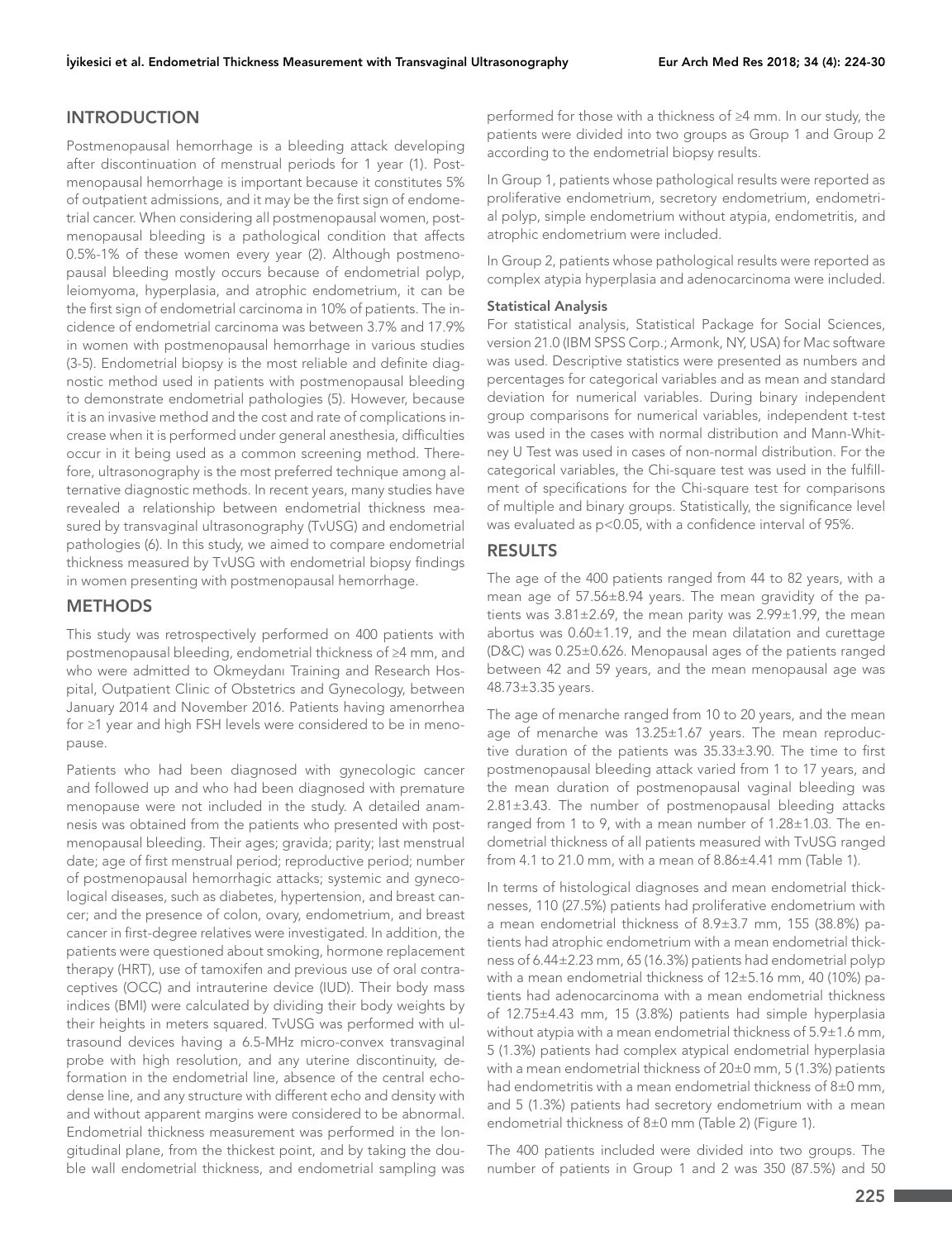| Table 1. Demographic data of patient groups |  |  |  |
|---------------------------------------------|--|--|--|
|---------------------------------------------|--|--|--|

|                                   | Mean±SD          | Min-Max    |
|-----------------------------------|------------------|------------|
| Age                               | 57.56+8.94       | 44-82      |
| Gravidity                         | $3.81 + 2.69$    | $0 - 13$   |
| Parity                            | $7.99 + 1.99$    | $0 - 10$   |
| Abortus                           | $0.60 + 1.91$    | $0 - 5$    |
| Dilatation curettage              | $0.25 + 0.62$    | $0 - 3$    |
| Endometrial thickness             | $8.86 + 4.41$    | $4.1 - 21$ |
| Menopausal age                    | $48,73 \pm 3,35$ | $42 + 59$  |
| Menarche age                      | $13.25 + 1.67$   | $10 - 20$  |
| Reproductive period               | $35.33 + 3.90$   | 23-46      |
| First postmenopausal bleeding     | $2.80 + 3.39$    | $1 - 17$   |
| Number of postmenopausal bleeding | $1.30 + 1.05$    | $1 - 9$    |

Table 2. Histopathological results of patients

| Pathology                                 | <b>Number</b> | <b>Endometrial</b><br>thickness | %    |
|-------------------------------------------|---------------|---------------------------------|------|
| Proliferative endometrium                 | 110           | $8.9 + 3.7$                     | 27.5 |
| Atrophic endometrium                      | 155           | $6.44 + 2.23$                   | 38.8 |
| <b>Fndometritis</b>                       | 5             | $8+0$                           | 1.3  |
| Simple endometrium<br>without atypia      | 15            | $5.9 + 1.6$                     | 3.8  |
| complex atypia<br>endometrial hyperplasia | 5             | $20+0$                          | 1.3  |
| adenocancer                               | 40            | $12.75 + 4.43$                  | 10   |
| Secretory endometrium                     | 5             | $8+0$                           | 1.3  |
| endometrial polyp                         | 65            | 12±5.16                         | 16.3 |
| Total                                     | 400           |                                 | 100  |

Table 3. Differences of groups in terms of their demographic characteristics

(12.5%), respectively (Figure 2). Differences in the groups in terms of demographic characteristics are detailed in Table 3. There was no statistically significant difference between the groups in terms of the mean age, menopausal age, mean age of menarche, mean BMI, and the number of postmenopausal hemorrhagic attacks (p>0.05). When the fertility characteristics of the patients included in the study were examined, the mean of Group 1 was 3.89±2.71 and the mean of Group 2 was 3.09±2.0. There was no statistically significant difference in terms of gravidity (p>0.05).

Conversely, while the mean reproductive period was 35.16±3.82 years in Group 1, it was 36.50±4.34 years in Group 2, and the difference between the two groups was statistically significant (p<0.05). The mean endometrial thickness measured using TvUSG was 8.33±3.99 in Group 1 and 12.62±5.33 in Group 2. The difference was statistically significant (p<0.001). When the groups were compared in terms of time to the first postmenopausal bleeding attack, it was found that the time was longer in Group 1 (3±0.19) than in Group 2 (1.5±0.13), and this difference was statistically significant (p<0.01). Although the mean parity was 3.09±2.00 in Group 1, it was 2.30±1.86 in Group 2. Group 1 had higher mean parity (p<0.01).

Rates of occurrence of diabetes and hypertension and those of colon, breast, and ovarian cancer in first-degree relatives were observed to be close to each other in both groups (Figure 3). According to the familial histories of the patients, the rate of occurrence of endometrial cancer in first-degree relatives was 0% (0) in Group 1 and 10% (5) in Group 2. This rate was higher in Group 2, and the difference was statistically significant (p<0.001). When the groups were compared with regard to HRT, there was no significant difference between two groups. However, smoking rate was 18% (63) in Group 1 and 30% (15) in Group 2, and the difference was statistically significant (p<0.05) (Figure 4).

While the rate of use of tamoxifen was 10.6% (37) in Group 1, it was 0% (0) in Group 2, and the difference was statistically significant (p<0.05) (Figure 5). When the rates of use of OCCs and IUDs were compared, where the rate of use of OCC was 27.7% (97) and IUD was 37.1% (130) in Group 1 and 0% (0) and 10% (5), respectively, in Group 2. The rates of use of both OCCs and IUDs were higher in Group 1 and there was a statistically significant difference (p<0.01) (Figure 6, 7).

|                                                              | Group 1          | Group 2          | D       |
|--------------------------------------------------------------|------------------|------------------|---------|
| Age: mean±SD (max;min)                                       | $57.31 \pm 0.48$ | $59.4 \pm 1.31$  | >0.05   |
| Menopausal age: mean±SD (max;min)                            | $48.43 + 3.60$   | 49.60±4.19       | >0.05   |
| Menarche age:mean±SD (max;min)                               | $13.27 \pm 1.73$ | 13.10±1.23       | >0.05   |
| Body mass index: mean±SD (max;min)                           | $30.95 \pm 6.39$ | $31.43 \pm 5.51$ | >0.05   |
| number of postmenopausal bleeding attacks: mean±SD (max;min) | $1.25 + 0.50$    | $1.40 \pm 0.13$  | >0.05   |
| Gravidity: mean±SD (max;min)                                 | 3.89±2.71        | $3.30 \pm 2.51$  | >0.05   |
| Endometrial thickness: mean±SD (max;min)                     | $8.33 \pm 3.99$  | $12.62 \pm 5.33$ | < 0.001 |
| Parity                                                       | $3.09 \pm 2.00$  | $2.30 \pm 1.86$  | < 0.01  |
| Time to the first bleeding attack                            | 3±0.19           | $1.5 \pm 0.13$   | < 0.01  |
| Reproductive period                                          | 35.16±3.82       | 36.50±4.34       | < 0.05  |
| Number of patients                                           | 350              | 50               |         |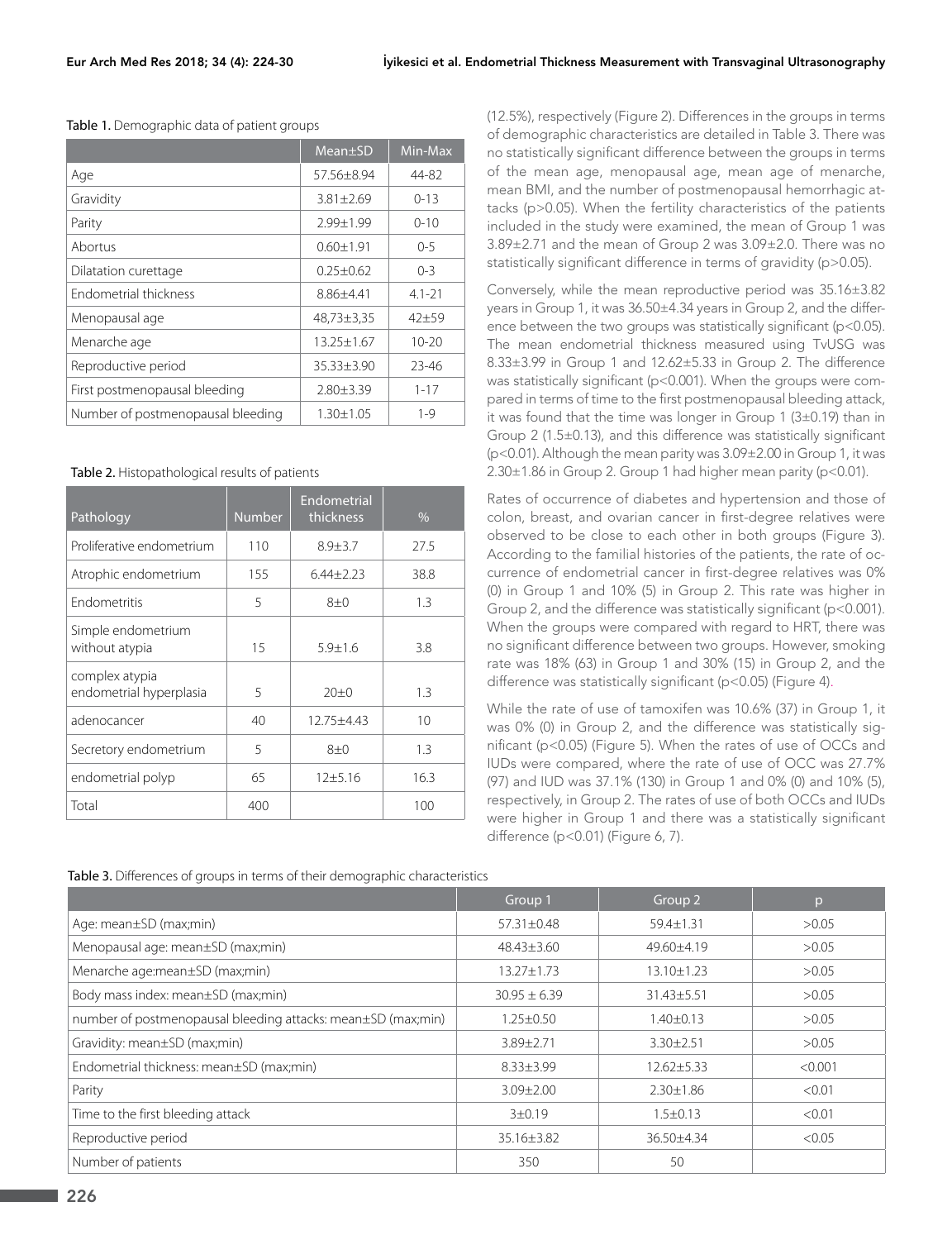



Figure 2. Distribution of groups in percentage

## **DISCUSSION**

Postmenopausal bleeding is a pathological condition that affects 0.5%-1% of all postmenopausal women every year (7). Considering female life expectancy in the United States of America, more than one third of the average female life is the postmenopausal period. The mean menopausal age in the United States of America is 51 years (8-10). The mean menopausal age across in Turkey is not known because there is insufficient statistical information. However, according to a recent statement by the Turkish Menopause and Osteoporosis Association, the mean age is 49 years (11). In our study, the mean menopausal age of patients was 48.5 years, and this result is consistent with the value stated by the Turkish Menopause and Osteoporosis Association. Endometrial



Figure 3. Distribution of the percentages of breast, colon, ovarian, and endometrial cancers in the first-degree relatives of patients in the study groups



Figure 4. Distribution of the percentages of smoking in study groups

biopsy is the most reliable and definite diagnostic method used for identifying endometrial pathologies in patients with postmenopausal bleeding (12). During D & C, less than half of the uterine cavity is curetted in most of the patients; therefore, the false negativity rate of D & C in diagnosing endometrial cancer is as high as 2%-6% (13). Moreover, Twu et al. (14) found endometrial cancer in 20% patients with postmenopausal bleeding and negative D & C results. In recent years, TvUSG has been widely investigated as an alternative method for identifying patients at risk for endometrial pathologies.

Granberg et al. (15) did not detect endometrial cancer in any of 250 postmenopausal patients with endometrial thickness <8 mm. They found that the mean endometrial thickness was 18.2±6.2 mm in patients with endometrial cancer and 3.4±1.2 mm in those with atrophic endometrium. Varner et al. (16) could not detect pathologies in patients with endometrial thickness of ≤4 mm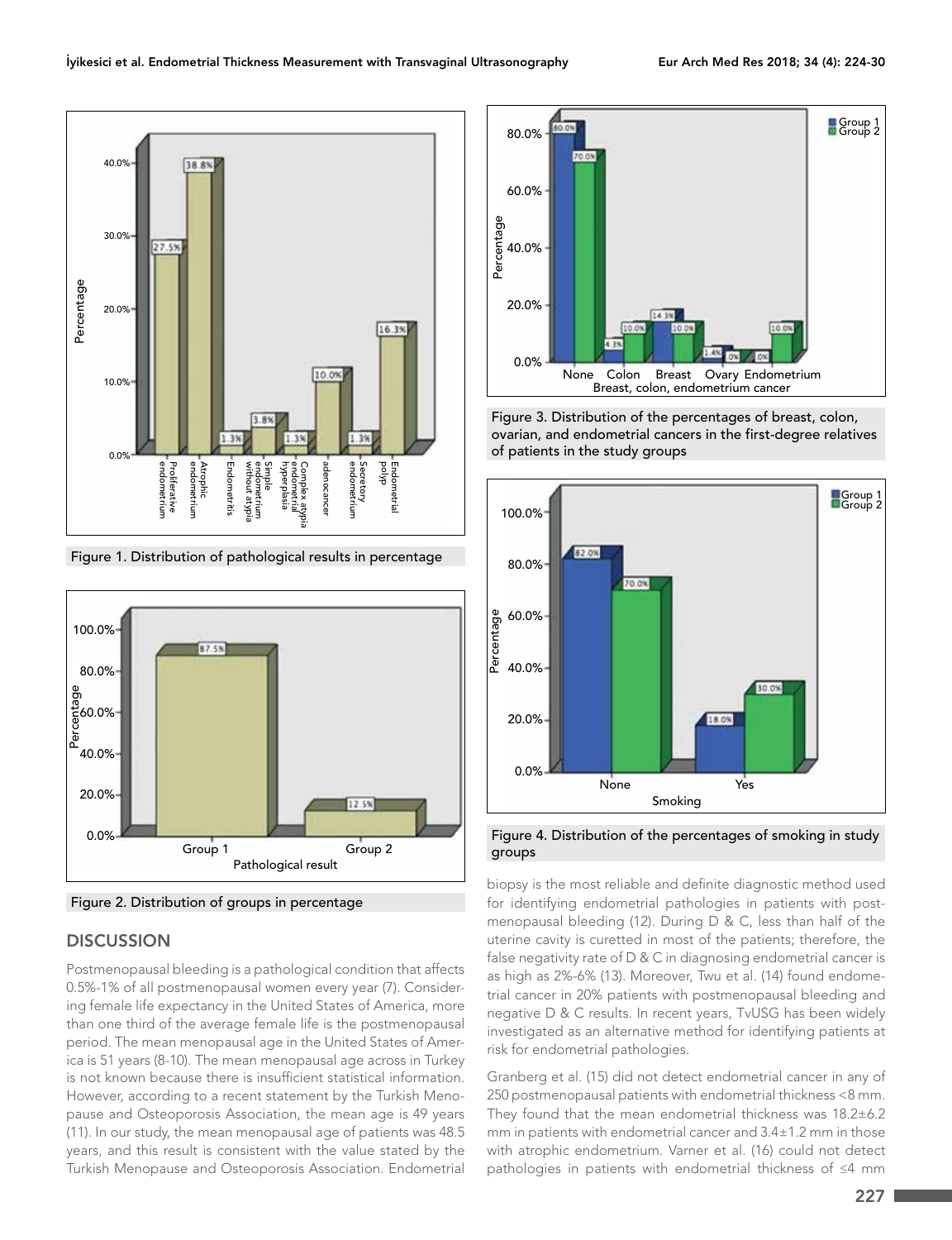

Figure 5. Distribution of the percentages of tamoxifen usage in study groups



#### Figure 6. Distribution of the percentages of oral contraceptive usage in study groups

in the postmenopausal patient group. In a Nordic Multicenter study including 1168 cases, Karlsson et al. (17) found the mean endometrial thickness to be 3.9±2.5 mm in women with atrophic endometrium and 21.11+11.8 mm in patients with endometrial cancer. No patient with endometrial thickness <5 mm was found to have endometrial cancer in the same study. In a meta-analysis of 5892 cases including 35 prospective studies, when the endometrial thickness cut-off value was considered to be 5 mm, Smith-Bindman et al. found that the probability of developing endometrial cancer was 1% in patients with normal endometrial



Figure 7. Distribution of the percentages of intrauterine device usage in study groups

thickness compared with that in patients with postmenopausal hemorrhage. They found that when the cut-off value was considered as 5 mm, TvUSG determined 96% of endometrial cancer and 92% of endometrial pathologies with false-positive rates of 39% and 19%, respectively. In our study, when the histopathological results and endometrial measurements by TvUSG were evaluated, the mean value of patients whose pathological results were reported as adenocarcinoma was 12.75±4.43. In our study, none of the patients with endometrial thickness <9 mm had cancer. Our results were consistent with those of Granberg et al. (15).

In the study by Bao et al. (18) in 2002, it was shown that benzopyrene increased the activity of CYP1A1, which is included in estrogen metabolism in human endometrial cells, in smokers. In a case-control study with 476 people, conducted by Baron et al. (19) in 1986, the decreasing effect of smoking in increased periods was shown for risk of endometrial cancer. In another study conducted by them in 1990, they found that smoking changed estrogen metabolism, increased inactive forms of estrogen, and caused early menopause. According to the results of the study of Byrjalsen et al. (20) in 1993, the levels of endometrial estradiol, isocitrate dehydrogenase, and secretory endometrial protein in the serum tend to be lower in smokers. In 2010, Khorram et al. (21) investigated the effects of smoking on endometrial cells and they revealed that smoking and nicotine stimulated endometrial nitric oxide synthase in human endometrial cells and inhibited endometrial cell proliferation. In our study, consistency with that observed the literature, we detected less endometrial pathology in smokers.

Gull et al. (22) did not observe any relationship between endometrial thickness and late menarche, but reported that parity was the most important factor associated with endometrial thickness. Numerous studies have shown that the risk of endometrial cancer development increases in parallel with increased endometri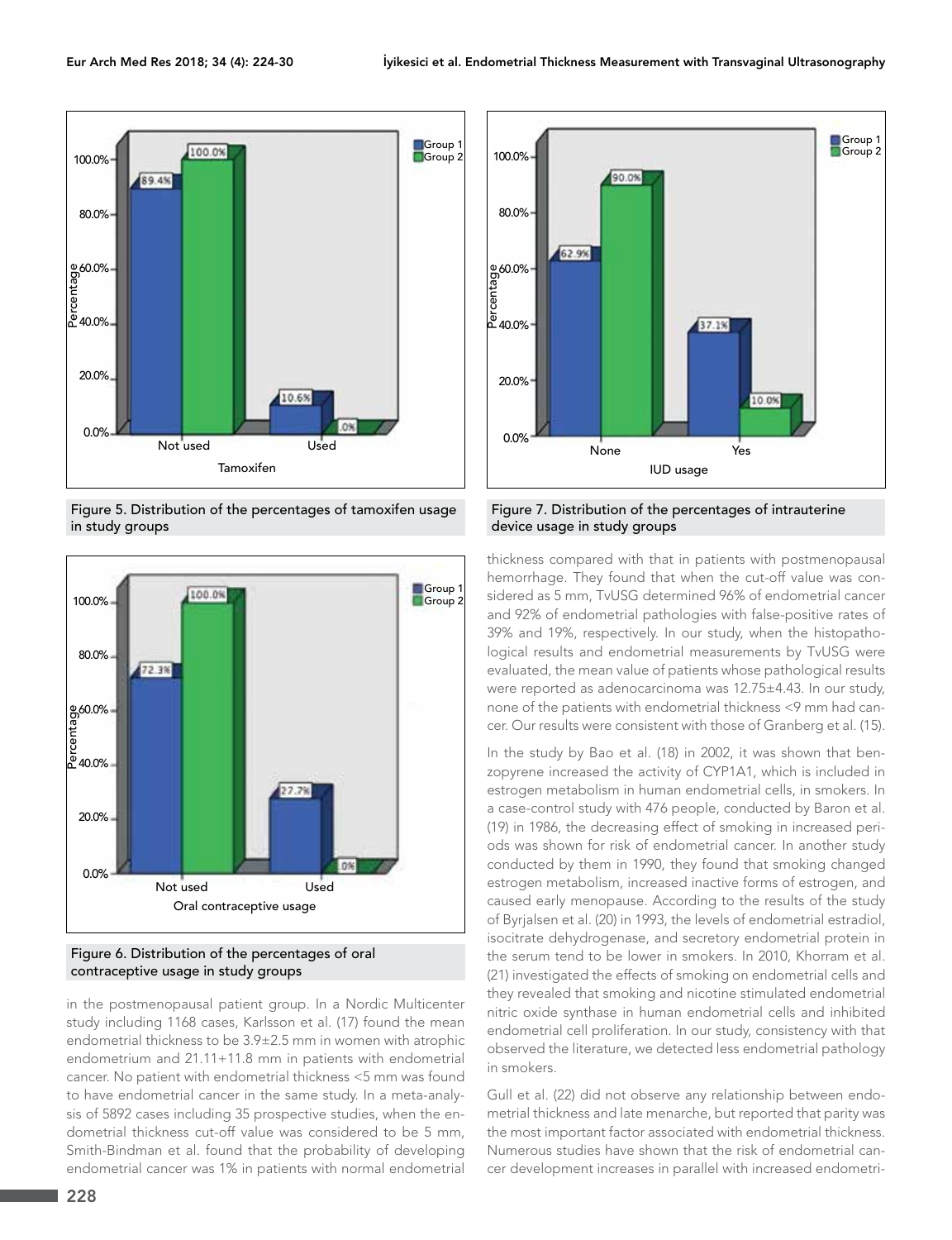al thickness (23, 24). In our study, the results are consistent with those of this study in terms of late menarche and parity.

In the study performed by Kurman et al. (25), coexistence of hypertension and endometrial cancer was reported, but a causal relationship between them could not be shown. Conversely, hypertension was reported to be a risk factor only for obese women in the study by Weiderpass et al. (26), Aune et al. (27) reported a weak relationship between hypertension and endometrial cancer in their study in 2017. In our study, there was no significant correlation similar to that observed in the study of Kurman et al. (25).

In a meta-analysis including 17 prospective and 12 retrospective studies, diabetes mellitus was found to be an independent risk factor for endometrial cancer (28). A similar result was reported in another meta-analysis (29). However, in both meta-analyses, the effect of diabetes mellitus on mortality is controversial. No significant difference was found in our study. HRT significantly improves the quality of life of most postmenopausal women. It rapidly improves vasomotor symptoms due to estrogen deficiency (30). According to the Pepi study and a meta-analysis, there was no statistically significant difference in endometrial pathology between patient groups receiving and not receiving HRT. Our results were consistent with these data (31, 32).

Sismondi et al. (33), Bissett et al. (34), and Fisher et al. (35) showed that the risk of endometrial cancer due to the use of tamoxifen depended on its dose and time. They found that there was no risk for the daily use of tamoxifen up to 20 mg, but daily use of tamoxifen (40 g) created a higher risk. In our study, there was no patient using tamoxifen in Group 2 and its use was higher in Group 1.

Obesity is a risk factor for endometrial cancer. Although the relative risk is increased by three times in women with excessive weight of 10-23 kg, this risk increases by 10 times in women with excessive weight of >23 kg. This is explained by the aromatization of androstenedione, which is increased in the fat tissue, to estrone, which consequently causes increased endometrial stimulation (36). Theoretically, androstenedione, which is secreted from the ovary and adrenal glands in the postmenopausal period, affects the endometrium by being converted into estrone with aromatization in the peripheral fat tissue. In addition, obesity increases the thickness of the endometrium. In the peripheral fat tissue. In the blood samples taken from patients with endometrial hyperplasia, the levels of androgen and estrogen were found to be higher than those in the patients without hyperplasia. This finding also supports the importance of the role of androgens in endometrial hyperplasia (37). Different studies have been conducted to investigate the possible relationship between estrogen level in circulation and endometrial thickness measured ultrasonographically (38, 39). In these studies, it was claimed that the level of estradiol in circulation might increase after conversion of estrone into estradiol in the adipose tissue in the postmenopausal period. Barboza et al. (40) reported a linear and statistically significant relationship between endometrial thickness and BMI. Çorakçı et al. (41) evaluated the endometrium to be thicker than 5 mm in 13 (19.1%) of 68 postmenopausal patients. They reported no statistically significant difference between the two groups in terms of age, menopausal age, parity, and blood pressure. However, they found a significant relationship between BMI and endometrial pathology, and they concluded that 19.1%

of asymptomatic postmenopausal women needed further investigations apart from TvUSG for diagnosis of endometrial pathologies. In our study, age, menopausal age, and blood pressure were consistent with the data of the study by Çorakçı et al. (41).

Conversely, BMI values were consistent with the results of the study conducted by Barboza et al. (40).

#### **CONCLUSION**

Transvaginal ultrasonography (TvUSG) should be the first diagnostic imaging method for postmenopausal patients. When performing TvUSG, not only endometrial thickness but also endometrial morphology and endomyometrial junction should be carefully examined. Endometrial curettage is the gold standard treatment method for postmenopausal bleeding.

Ethics Committee Approval: Ethics committee approval was received for this study from the local ethics committee of Okmeydanı Research Hospital.

Informed Consent: Written informed consent was obtained from the patients who participated in this study.

Author Contributions: Concept - M.O.İ., B.C., V.M., O.D., A.J., T.K.; Design - M.O.İ., B.C., V.M., O.D., A.J., T.K.; Supervision - M.O.İ., B.C., V.M., O.D., A.J., T.K.; Data Collection and/or Processing - M.O.İ., B.C., V.M., O.D., A.J., T.K.; Analysis and/or Interpretation - M.O.İ., B.C., V.M., O.D., A.J., T.K.; Literature Search - M.O.İ., B.C., V.M., O.D., A.J., T.K.; Writing Manuscript - M.O.İ., B.C., V.M., O.D., A.J., T.K.; Critical Review - M.O.İ., B.C., V.M., O.D., A.J., T.K.

Peer-review: Externally peer-reviewed.

Conflict of Interest: The authors have no conflicts of interest to declare.

Financial Disclosure: The authors declared that this study has received no financial support.

#### **REFERENCES**

- 1. Wilcox LS, Koonin LM, Pokros R, Strauss LT, Xia Z, Peterson HB. Hysterectomy in United States, 19881990. Obstet Gynecol 1994; 83: 549-55. **[\[CrossRef\]](https://doi.org/10.1097/00006250-199404000-00011)**
- 2. Yumru AE, Bozkurt M, Çaylan Ö. Postmenopozal kanamalı vakalarda transvajinal sonografi, tanısal histeroskopi ve histeroskopi sonrası biyopsinin değerlendirilmesi. Uludağ Üniversitesi Tıp Fakültesi Dergisi 2004; 30: 97-101.
- 3. Ebstein E, Ramirez A, Skoog L, Valentin L. Transvaginal sonography, saline contrast sonography and hysteroscopy for intervention of women with postmenopausal bleeding and endometrium >5mm. Ultrasound Obstet Gynecol 2001; 18: 157-62. **[\[CrossRef\]](https://doi.org/10.1046/j.1469-0705.2001.00472.x)**
- 4. Cohen JR, Luxman D, Sagi J, Yovel I, Wolman I, David MP. Sonohysterography for distinguishing endometrial thickening from endometrial poliyps in postmenopausal bleeding. Ultrasound Obstet Gynecol 1994; 49: 227-30. **[\[CrossRef\]](https://doi.org/10.1046/j.1469-0705.1994.04030227.x)**
- 5. Ebstein E, Ramirez A, Skorg L, Valentin L. Dilatation and curretage fails to detect most focal lesions in the uterine cavity in women with postmenopausal bleeding. Acta Obstet Gynecol Scan 2001; 80: 1131-6. **[\[CrossRef\]](https://doi.org/10.1034/j.1600-0412.2001.801210.x)**
- 6. Loverro G, Bettocchi S, Cormio G, Nicolardi V, Greco P, Vimercati A, et al. Transvaginal sonography and hysteroscopy in postmenopausal uterine bleeding. Maturitas 1199; 33: 139-44. **[\[CrossRef\]](https://doi.org/10.1016/S0378-5122(99)00023-7)**
- 7. Yumru AE, Bozkurt M, Çaylan Ö. Postmenopozal kanamalı vakalard transvajinal sonografi, tanısal histeroskopi ve histeroskopi sonrası